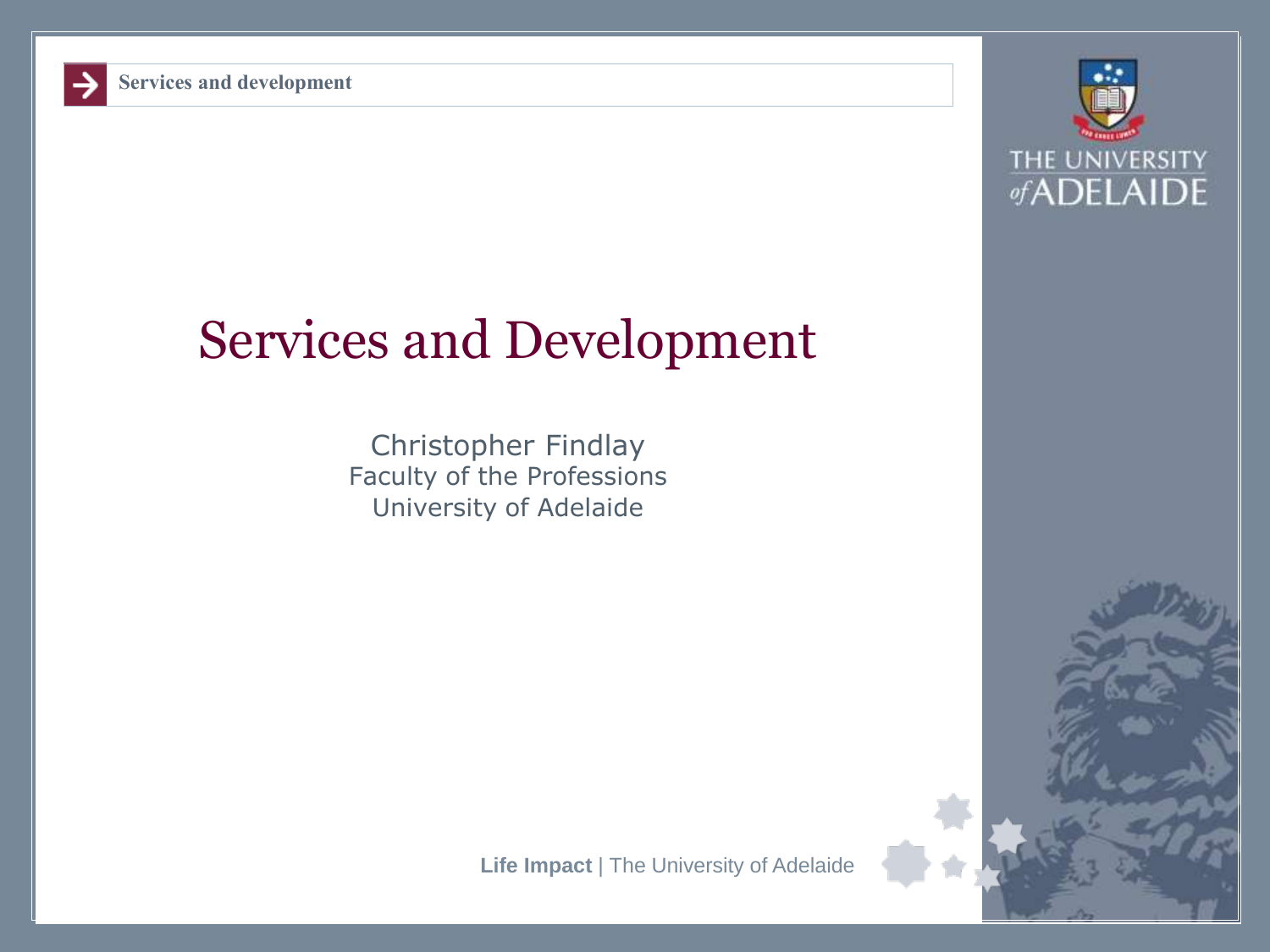#### Topics

- A high performing service sector is the 'good oil' of the economy
	- connectivity
	- inclusion
	- capacity
	- productivity
- Services themselves often big users of other services
	- illustration in tourism
- The services 'supply chain'
	- opens new business opportunities
- **Challenges**

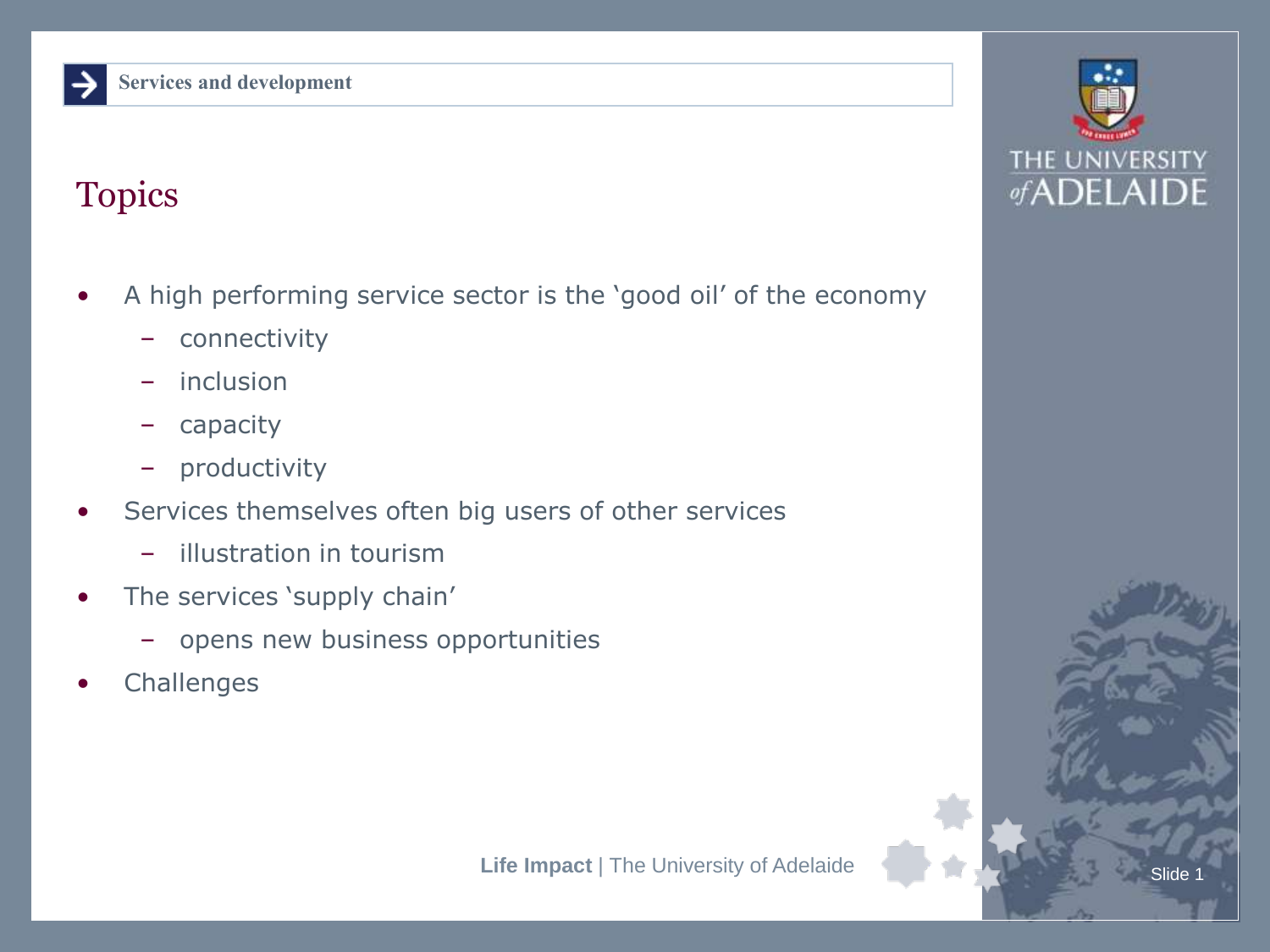#### Services and connectivity

- Air transport
- Logistics competence
- **Telecommunications**



http://www.flightglobal.com/blogs/the-networker/2010/12/jakarta-now-south-eastasias-busiest-airport.html

**Life Impact** | The University of Adelaide

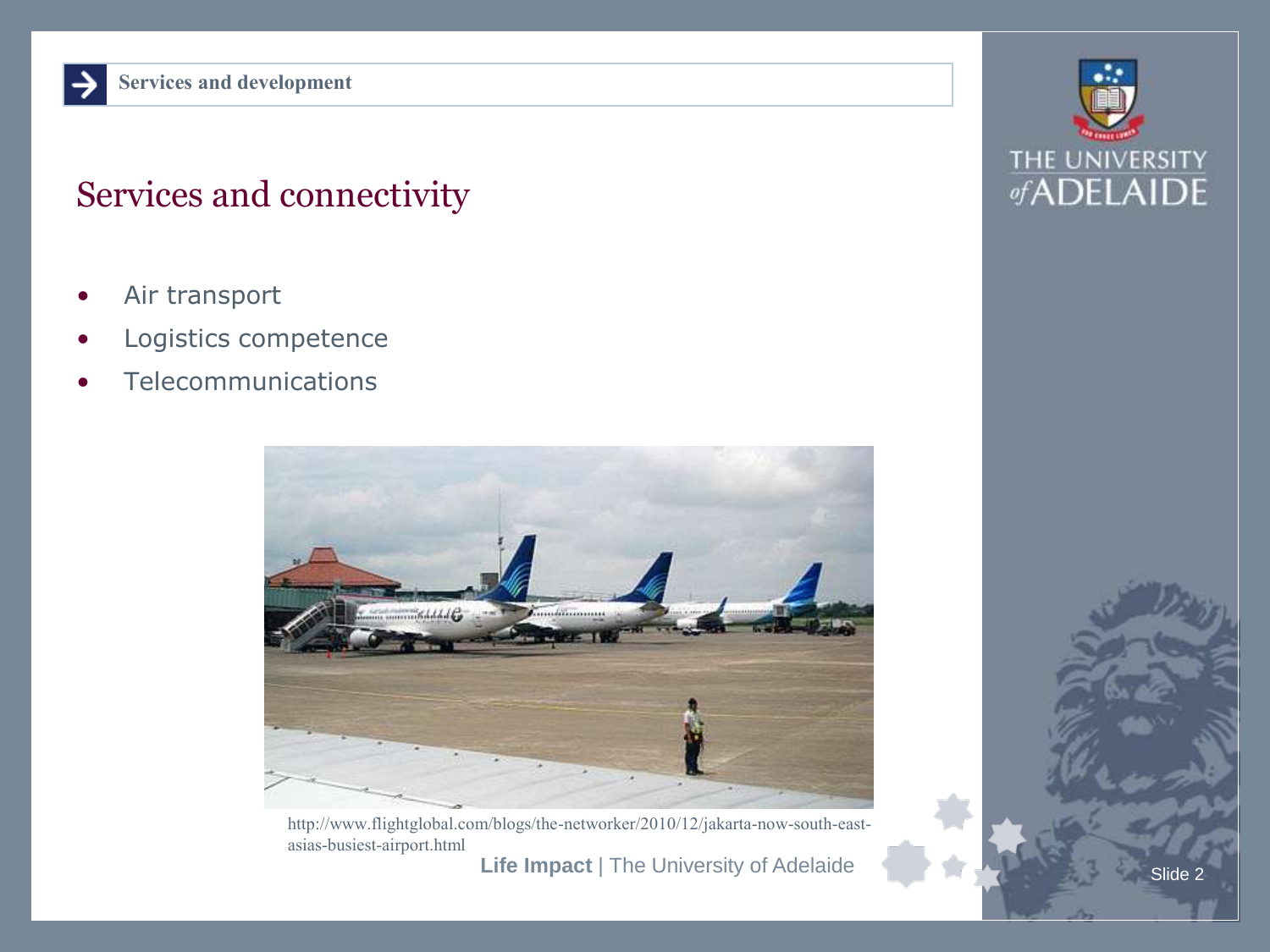## Services and inclusion

- **Banking**
- Electricity coverage



Tarif (Rp/meni) Sesama Esi - Sesame<br>- Telp Rumah . HP GSM SLJJ/Interior . SL. Luar Net

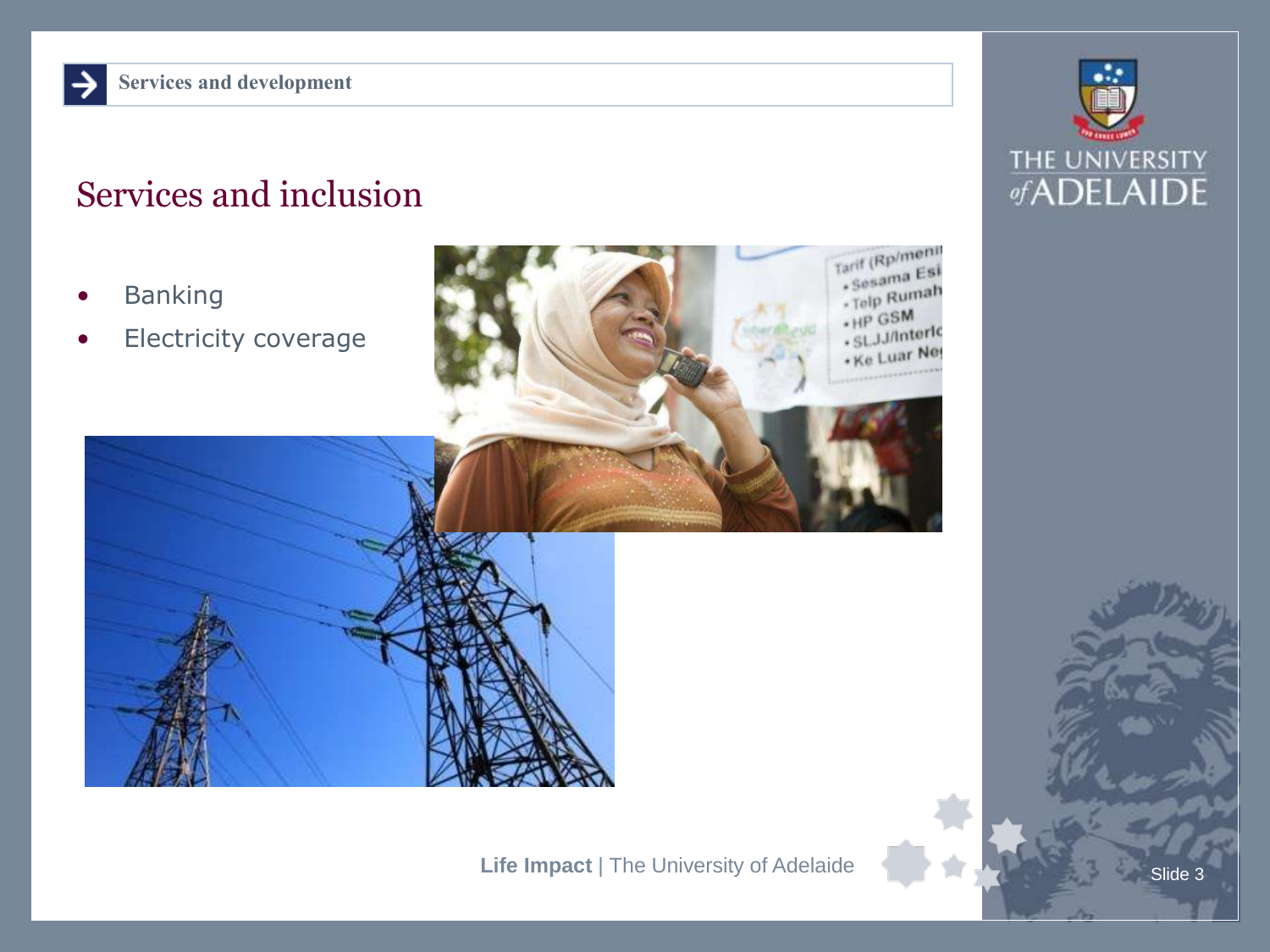High service shares of employment are associated with high female participation rates



Source: Ghani and Kharas 2010.



**Slide**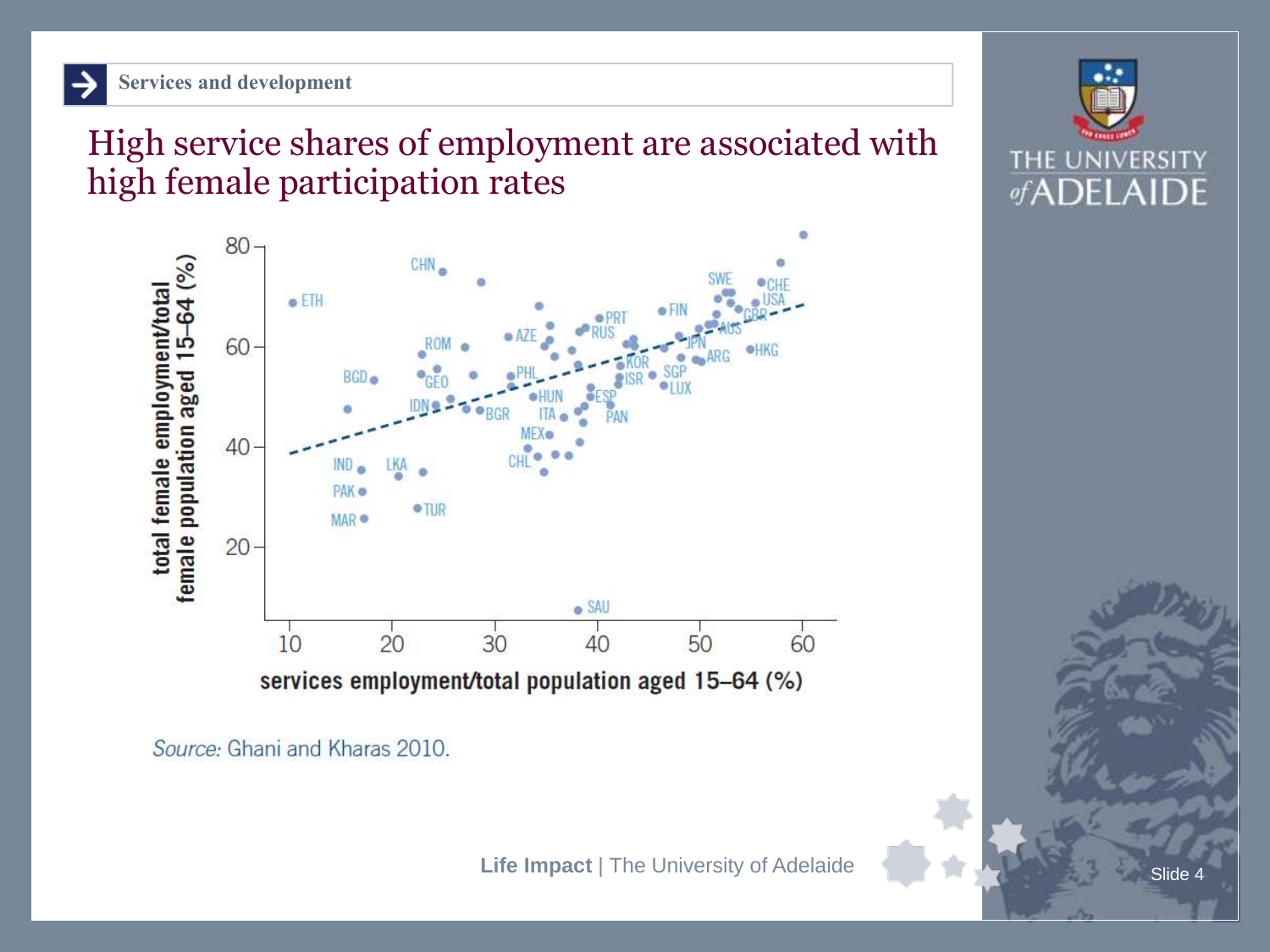## Services and capacity

• Education and skills



**Life Impact** | The University of Adelaide



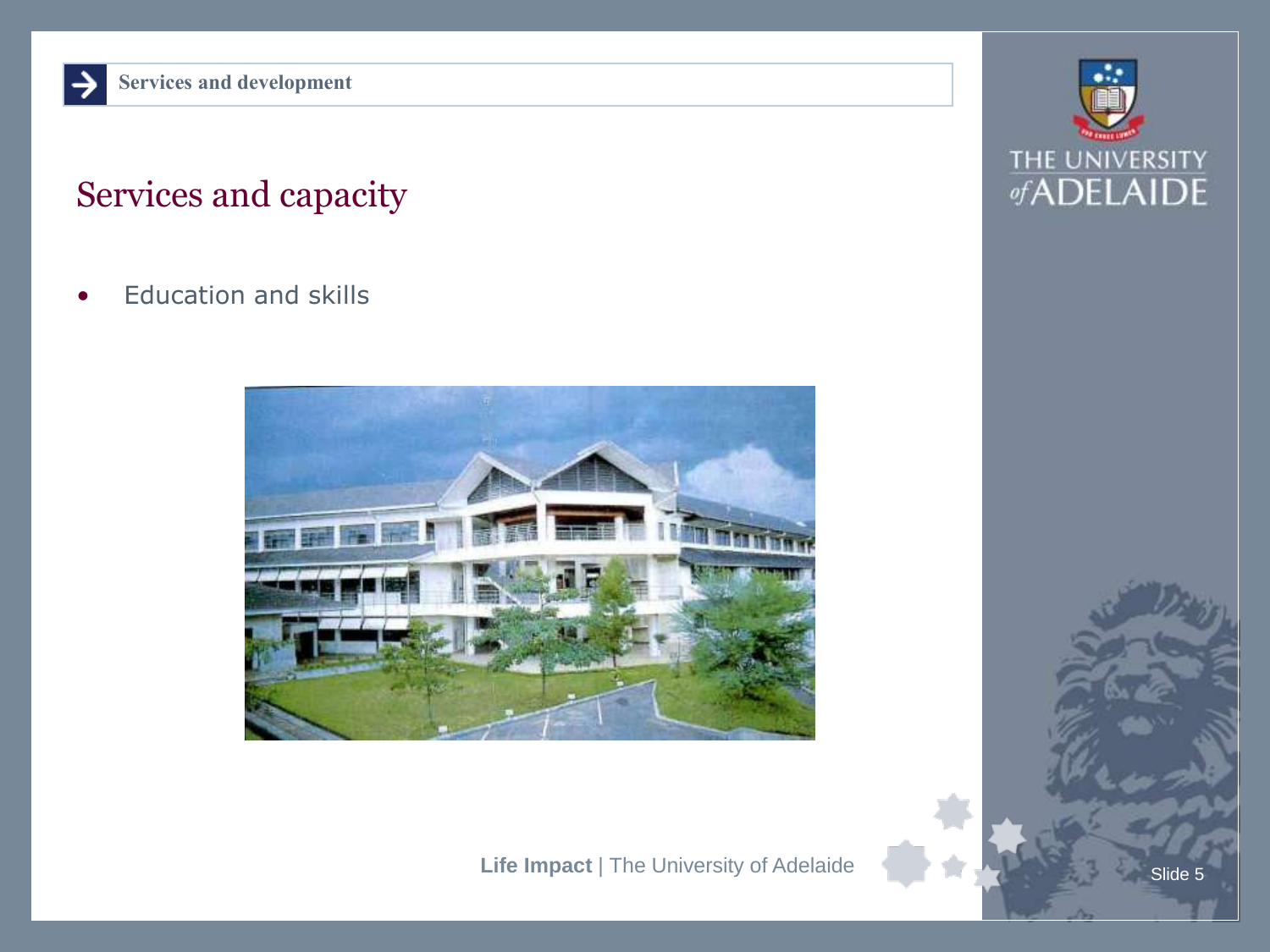## Services and productivity

- Service sector grows with rising income levels
	- 'buy-in' rather than make
		- households and businesses
- And can contribute to productivity growth!
- It is part of and a driver of a 'new way of working (not business as usual)'



Alcatel·Lucent

**HARTONO** 

**Connecting People** 

**Panasonic XL** 

electronic<br>city



[http://www.gotranslogistics.com](http://www.gotranslogistics.com/)

Go. Tax

fren

[http://www.gotranslogistics.com/?page\\_id=27](http://www.gotranslogistics.com/?page_id=27)

**Abbott Laboratories** 

PERFETTI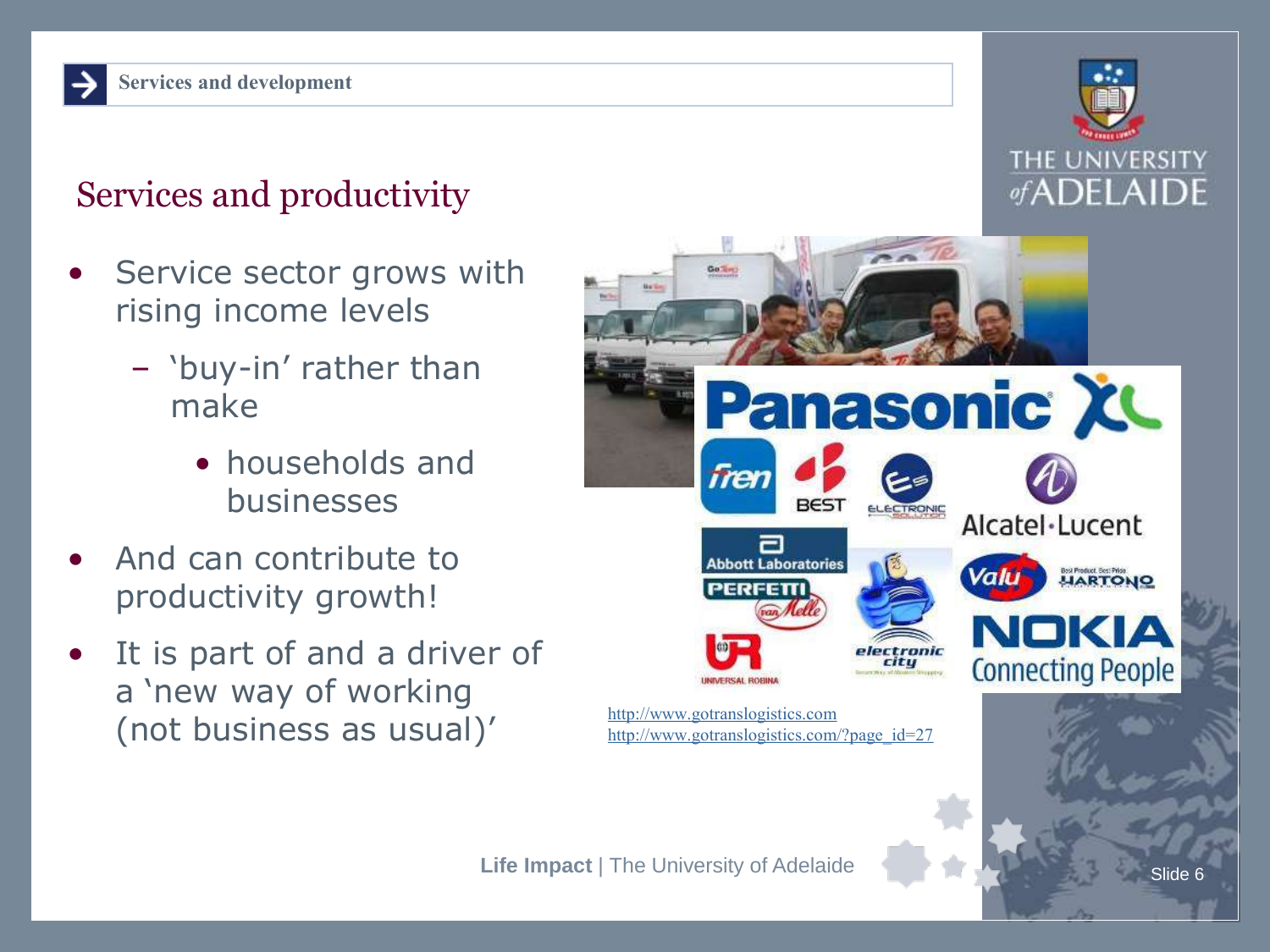#### Services using other services

• Tourism – air transport and airports



**Life Impact** | The University of Adelaide

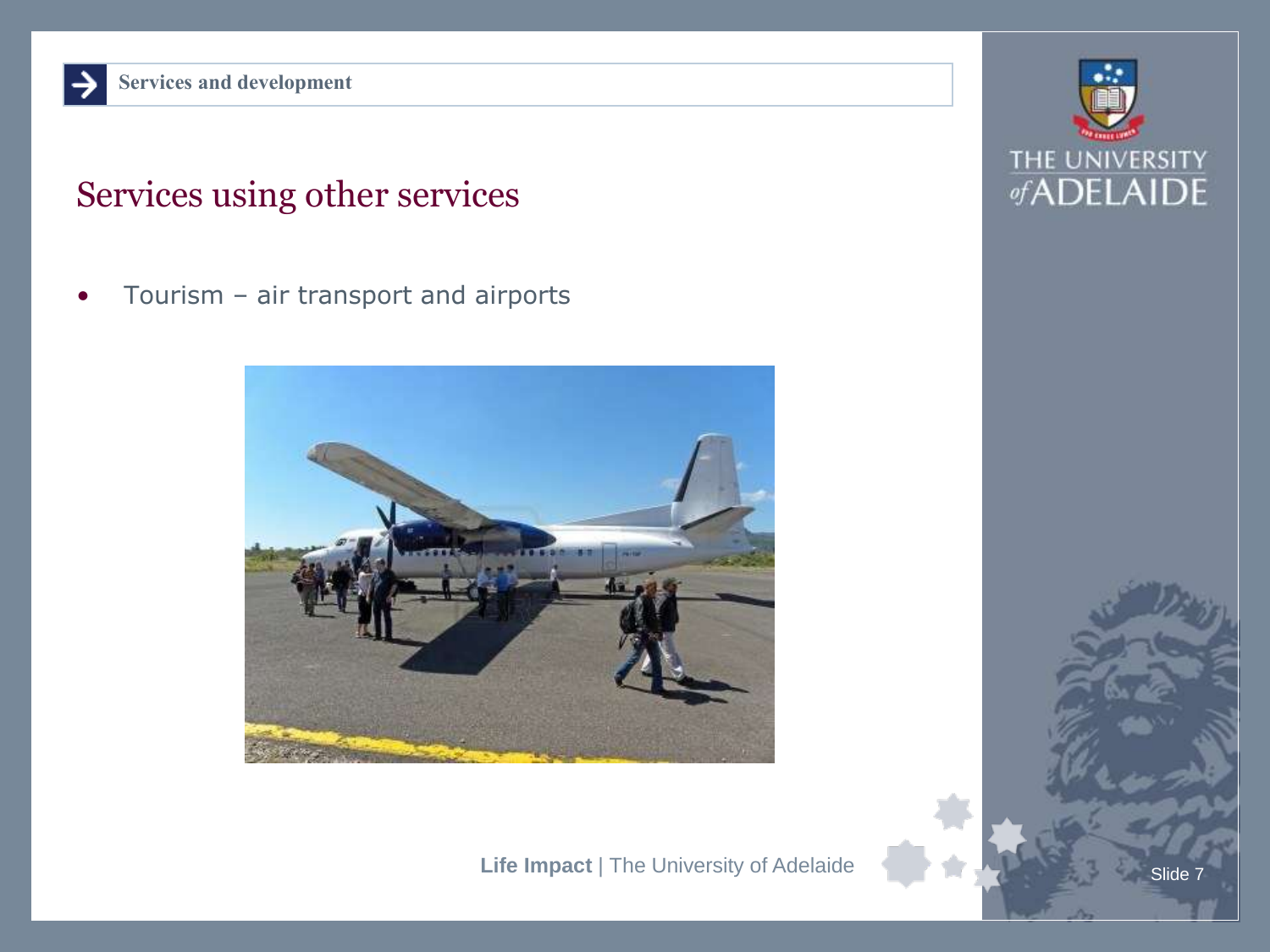#### The supply chain offers new opportunities



- Ability to trade services across borders has increased
	- technological change & changes in FDI rules
- There are new models in services for international business
	- supply chains matter like they do in goods
		- outsourcing
		- 'network' structures
			- all 'modes of supply' used at the same time



http://commons.wikimedia.org/wiki/File:Construction\_beijing\_2008\_water\_cube\_1.jpg

http://www.pinoy-ofw.com/news/309-worlds-largest-call-centeropens-in-philippines.html

Slide 8